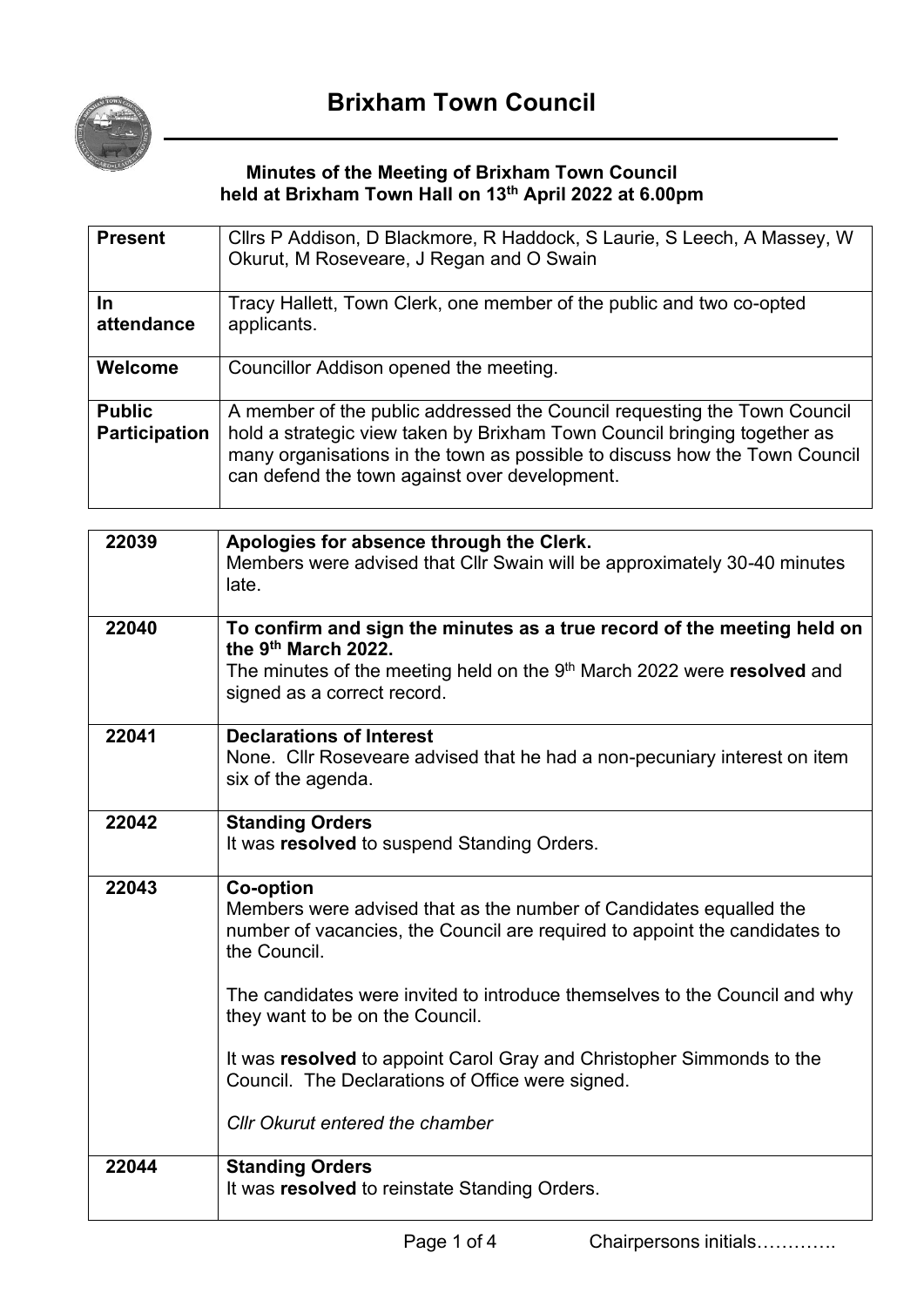| 22045 | <b>Brixham Bus Network</b>                                                                                                                                                                                                                                                                                                                                                                                                           |
|-------|--------------------------------------------------------------------------------------------------------------------------------------------------------------------------------------------------------------------------------------------------------------------------------------------------------------------------------------------------------------------------------------------------------------------------------------|
|       | To hear an update on the Brixham Bus Network                                                                                                                                                                                                                                                                                                                                                                                         |
|       | The Town Clerk advised that Torbay Council had agreed to cover the cost of                                                                                                                                                                                                                                                                                                                                                           |
|       | the bus network in the interim which was subject to funding from the                                                                                                                                                                                                                                                                                                                                                                 |
|       | Government to secure the bus network for the remainder of the financial                                                                                                                                                                                                                                                                                                                                                              |
|       | year.                                                                                                                                                                                                                                                                                                                                                                                                                                |
|       | Councillors raised concern that Devon County Council received funding, but<br>Torbay Council did not. The Town Clerk was asked to bring this up during<br>her next meeting with Torbay Council Chief Executive.                                                                                                                                                                                                                      |
|       | To nominate a Town Council representative on the Torbay Bus Forum<br>Members considered the recommendation from the Planning and<br>Regeneration Committee to appoint a Councillor on the Torbay Bus Forum.<br>As no Councillor volunteered to represent the Council on the Torbay Bus<br>Forum, it was resolved that an Officer should attend in the short term until<br>such time that a Councillor agrees to attend the meetings. |
|       | It was resolved to suspend Standing Orders to enable a member of the<br>public to address the Council.                                                                                                                                                                                                                                                                                                                               |
|       | The member of the public asked the Town Clerk to advise Councillors what<br>was involved in attending the Torbay Bus Forum. The Town Clerk gave an<br>overview of the Forum.                                                                                                                                                                                                                                                         |
|       | Members were further advised that CIIr Morey has contacted the office to<br>notify that it was hoped that Torbay Council will be making an announcement<br>next week in respect of the Bus Network.                                                                                                                                                                                                                                  |
|       | It was resolved to reinstate Standing Orders.                                                                                                                                                                                                                                                                                                                                                                                        |
| 22046 | <b>Finance and General Purposes Committee Recommendations</b><br>It was resolved to adopt the Code of Conduct.                                                                                                                                                                                                                                                                                                                       |
| 22047 | <b>Community and Environment Committee Recommendations</b>                                                                                                                                                                                                                                                                                                                                                                           |
|       | To discuss and consider the following recommendations for the Queens                                                                                                                                                                                                                                                                                                                                                                 |
|       | <b>Green Canopy.</b>                                                                                                                                                                                                                                                                                                                                                                                                                 |
|       | Councillors asked that the Town Clerk checks with the organisation that the<br>location at the Town Hall identified is suitable for the Mason Bees.                                                                                                                                                                                                                                                                                  |
|       | A Councillor raised concern that the Mason Bees could affect any works to<br>the external elevations of the Town Hall. The Clerk advised that the bees will<br>be placed at the Town Hall for the season and when they going into<br>hibernation, they are sent back to the guardian project and the Council can<br>manage the works on the Town Hall around these timelines.                                                        |
|       | It was resolved to accept the following recommendations:<br>a) revised cost of £510 to purchase and install a bench and a plaque beside<br>the tree to commemorate the occasion<br>b) purchase Mason Bees and Ladybirds for Bug Hotels across all allotment<br>sites owned by the Town Council, and Mason Bees to the Town Hall. The<br>anticipated cost will be £540 and can be taken from the Community Projects<br>fund           |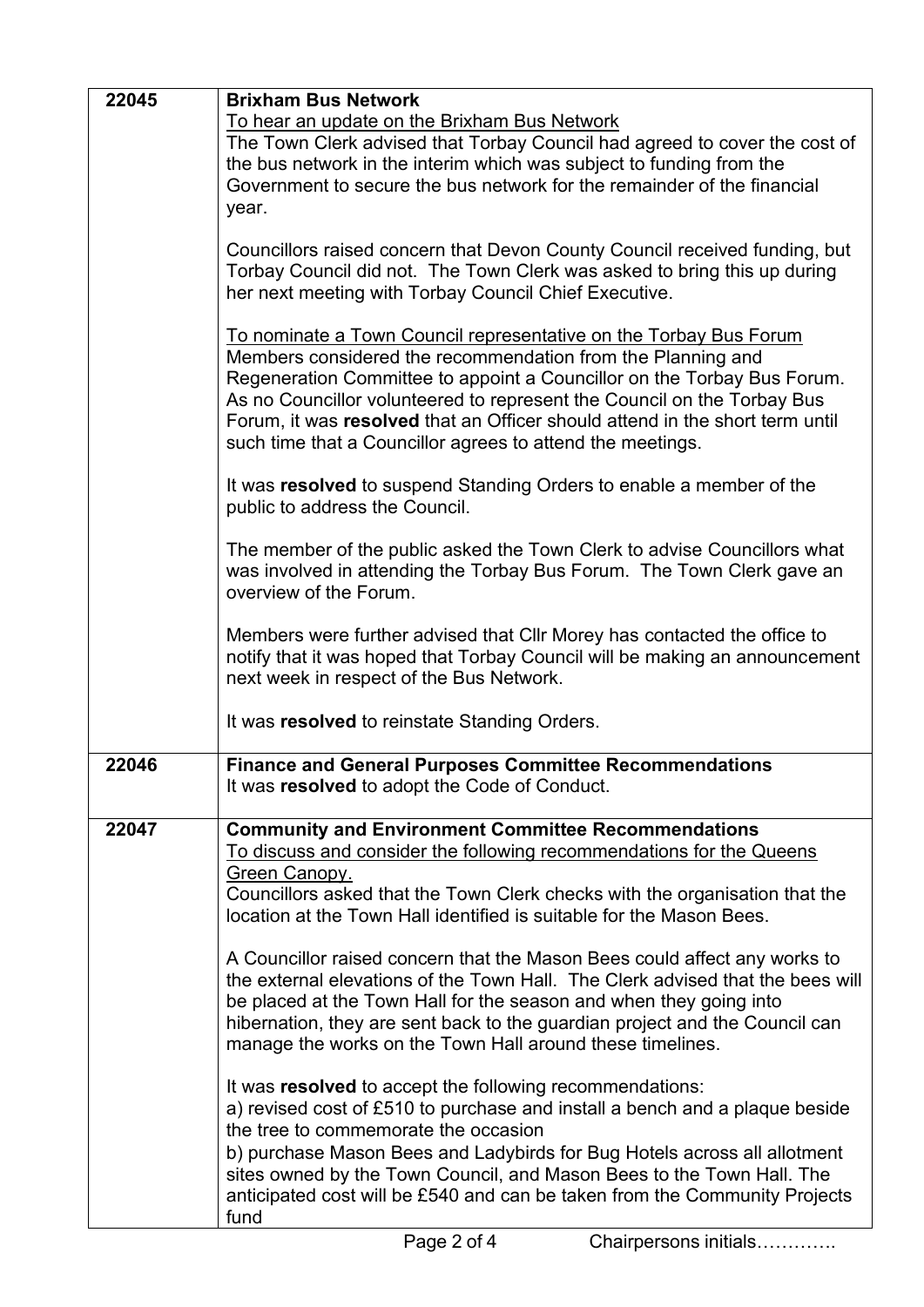| 22048 | <b>Ward Councillors Reports</b>                                                                                                                                                                                                                                                                                                                                                                                                             |
|-------|---------------------------------------------------------------------------------------------------------------------------------------------------------------------------------------------------------------------------------------------------------------------------------------------------------------------------------------------------------------------------------------------------------------------------------------------|
|       | No Ward Councillors were in attendance.                                                                                                                                                                                                                                                                                                                                                                                                     |
|       | The Town Clerk was asked if a new meeting had been arranged by Torbay<br>Council for the Planning Committee meeting in respect of the Upton Manor<br>Farm Campsite. The Town Clerk advised that she had not been notified, but<br>was monitoring the situation.                                                                                                                                                                             |
|       | Concern was raised that Torbay Council were limited on time to rearrange<br>their Planning Committee meeting.                                                                                                                                                                                                                                                                                                                               |
| 22049 | <b>Committee Reports</b>                                                                                                                                                                                                                                                                                                                                                                                                                    |
|       | <b>Finance and General Purposes</b><br>The Vice Chairperson of the Committee reported that the Committee had<br>approved the finances and agreed new bank signatories.                                                                                                                                                                                                                                                                      |
|       | The Chairperson of the Committee thanked the Vice Chairperson for his<br>support whilst he was unavailable.                                                                                                                                                                                                                                                                                                                                 |
|       | <b>Planning and Regeneration</b><br>The Chairperson of the Committee reported that Planning applications and<br>two licensing applications were considered.                                                                                                                                                                                                                                                                                 |
|       | The Committee are also working with a consultant to strengthen the policies<br>within the Neighbourhood Plan during its refresh. The Committee is keen for<br>additional support and interaction from the community. There is a need to<br>include additional items were possible, but taking into consideration lessons<br>learnt from other Towns across the Country and therefore not include items<br>that could be legally challenged. |
|       | The Committee also considered highways issues including the speed limit<br>along Gillard Road entering into Berry Head, Fore Street enforcement and<br>parking on New Road.                                                                                                                                                                                                                                                                 |
|       | Cllr Swain entered the chamber.                                                                                                                                                                                                                                                                                                                                                                                                             |
|       | <b>Community and Environment</b><br>Most of the items that had been considered at the meeting were included on<br>the Full Council agenda. Other item that was discussed included the<br>wildflower verge project.                                                                                                                                                                                                                          |
| 22050 | Date of next meeting<br>The date of the next meeting, scheduled for 11 <sup>th</sup> May 2022 at 6pm, was<br>noted.                                                                                                                                                                                                                                                                                                                         |
|       | Cllr Simmonds gave his apologies for the next meeting                                                                                                                                                                                                                                                                                                                                                                                       |
| 22051 | Items for future agenda<br>Each Councillor is requested to use this opportunity to raise items for future<br>agendas, giving details of why the Council should consider the item.<br>1. Cllr Massey - Shoalstone update                                                                                                                                                                                                                     |
|       | 2. Cllr Massey - Updates on meetings with Torbay Council<br>3. Cllr Leech - Project progress updates: Cycle Routes & Cycle Parking                                                                                                                                                                                                                                                                                                          |